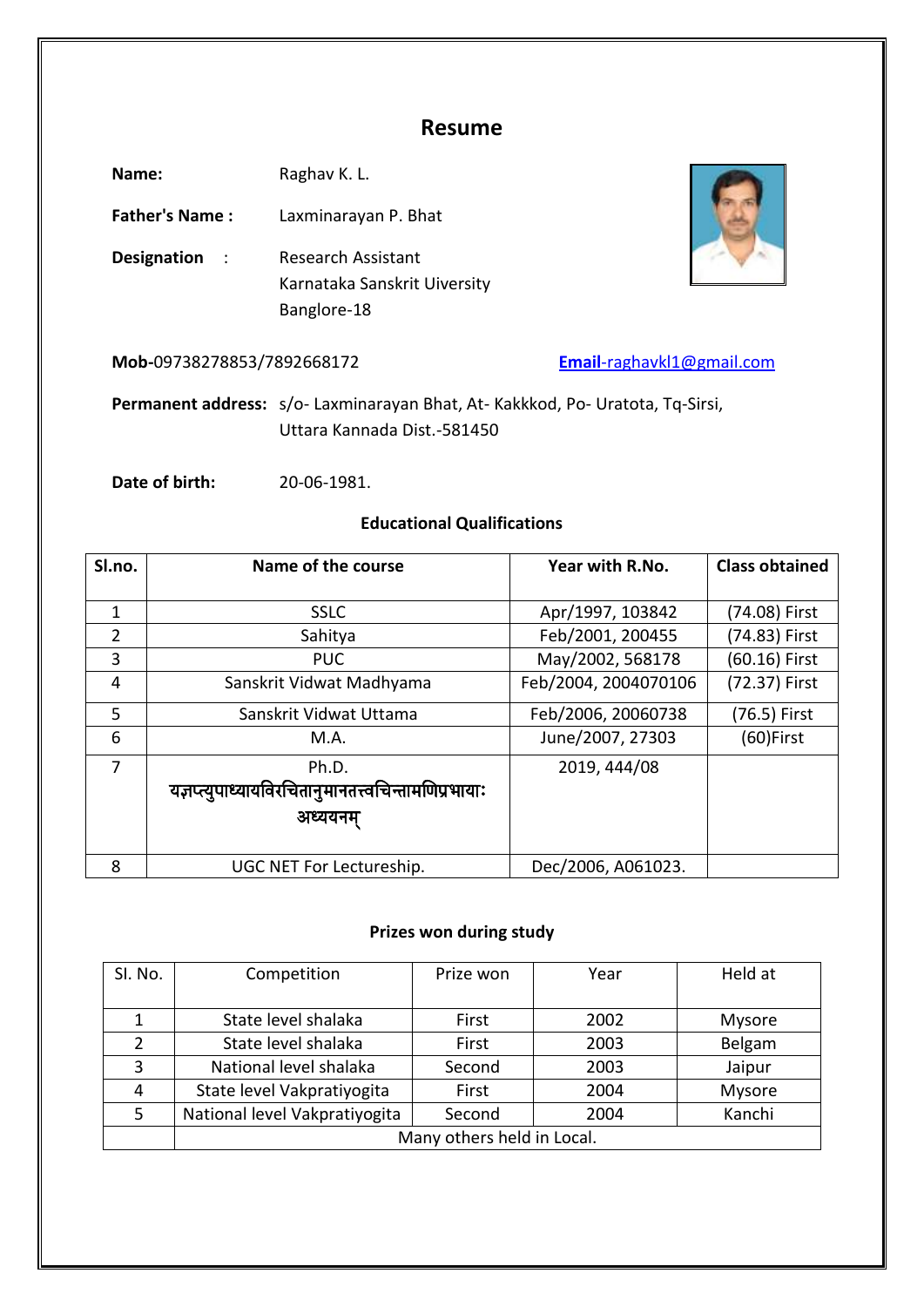# **Presentation of Research Articles in Seminars/workshops**

| ಕ್ರಸಂ.          | ವಿಚಾರ ಸಂಕಿರಣ/ಕಾರ್ಯಾಗಾರ                                        | ಪ್ರಬಂಧ                                   | ದಿನಾಂಕ/ಸ್ಥಳ/ಆಯೋಜನೆ                   |
|-----------------|---------------------------------------------------------------|------------------------------------------|--------------------------------------|
|                 |                                                               |                                          |                                      |
| $\overline{1}$  | ರಾಜ್ಯ ಮಟ್ಟದ ವಿಚಾರ ಸಂಕಿರಣ–                                     | ಪ್ರಥಮಾಂತಾರ್ಥ ಮುಖ್ಯವಿಶೇಷ್ಠಕ               | 26.8.2014/ಶ್ರೀ ಮೇಧಾ ದಕ್ಷಿಣಾಮೂರ್ತಿ    |
|                 | ಶಾಬ್ದಬೋಧವಿಚಾರಃ                                                | ಶಾಬ್ದಬೋಧಃ                                | ವೇದ ಭವನ ಸಂಸ್ತೃತ ಕಾಲೇಜು,              |
|                 |                                                               |                                          | ಗೋಕರ್ಣ                               |
| 2               | ರಾಜ್ಯ ಮಟ್ಟದ ವಿಚಾರ ಸಂಕಿರಣ–ಸಂಸ್ಥೃತ                              | ಪ್ರತಿಮಾನಾಟಕೇ ಭಾಸಕೃತಾನಿ                   | 11/12.9.2014/ಸಹ್ಯಾದ್ರಿ ವಿಜ್ಞಾನ       |
|                 | ಭಾಷೆ ಮತ್ತು ಸಾಹಿತ್ಯ                                            | ಪರಿವರ್ತನಾನಿ                              | ಕಾಲೇಜು, ಶಿವಮೊಗ್ಗಾ                    |
|                 |                                                               |                                          |                                      |
| 3               | ಆಯುರ್ವೇದ–ಯೋಗ–ವೇದಾಂತ                                           | ಯೋಗವೇದಾಂತಯೋಃ ಆಹಾರವಿಚಾರಃ                  | 10/11.1.2015/ಕರ್ನಾಟಕ ಸಂಸ್ಥತ          |
|                 | ಅಂತಾರಾಷ್ಟ್ರಿಯ ಸಮ್ಮೇಲನ                                         |                                          | ವಿಶ್ವವಿದ್ಯಾಲಯ, ಬೆಂಗಳೂರು.             |
| 4               |                                                               | ನ್ಯಾಯದರ್ಶನೋಲ್ಲಿಖಿತಾಃ                     | <u>22–23 ಅಗಸ್ತ–2015 / ಕರ್ನಾಟಕ</u>    |
|                 | ರಾಷ್ಟ್ರ ಮಟ್ಟದ ವಿಚಾರ ಸಂಕಿರಣ–YOGA                               | ಯೋಗಶಾಸ್ತ್ರೀಯವಿಷಯಾಃ                       | ಕಲಾ ಮಹಾವಿದ್ಯಾಲಯ, ಧಾರವಾಡ              |
|                 | PHILOSOPHY AND PRACTICE: ITS                                  |                                          |                                      |
|                 | <b>GTOBAL APPROACH</b>                                        |                                          |                                      |
|                 | ರಾಷ್ಟ್ರ ಮಟ್ಟದ ವಿಚಾರ ಸಂಕಿರಣ–                                   | ನ್ಯಾಯಶಾಸ್ತ್ರ – ಅಧ್ಯಯನಾಧ್ಯಾಪನಯೋಃ          | 30-31 ಜನವರಿ 2016 / ಶ್ರೀ ದುರ್ಗಾ       |
| 5               | Modern Trends in<br>Sanskrit                                  | ನೂತನೋಪಕ್ರಮಃ                              | ಸಂಸ್ಥೃತ ಸ್ನಾತಕೋತ್ತರ ಅಧ್ಯಯನ $\&$      |
|                 | <b>Studies And research</b>                                   |                                          | ಸಂಶೋಧನ ಕೇಂದ್ರ ಕಟೀಲು                  |
|                 |                                                               |                                          |                                      |
| 6               | ರಾಷ್ಟ್ರ ಮಟ್ಟದ ವಿಚಾರ ಸಂಕಿರಣ– ಪಕ್ಷತಾಜಾಗದೀಶ್ಯಾಂ ಸಿದ್ಧ್ಯನುಮಿತ್ಯೋಃ |                                          | 15.03.2016 / ರಾಷ್ಟ್ರಿಯ ಸಂಸ್ಥೃತ       |
|                 | ಅನುಮಾನಪ್ರಮಾಣಂ                                                 | ಪ್ರತಿಬಧ್ಯಪ್ರತಿಬಂಧಕಭಾವಃ                   | ಸಂಸ್ಥಾನ, ಗುರುವಾಯೂರು                  |
|                 | ರಾಷ್ಟ್ರ ಮಟ್ಟದ ವಿಚಾರ ಸಂಕಿರಣ–ಸಂಸ್ಕೃತ ಮಾರ್ಕಂಡೇಯಮರಾಣೇ ಶಿವದೌತ್ಯಂ   |                                          | 27.03.2016 / ಸಹ್ಯಾದ್ರಿ ಕಾಲೇಜು,       |
| $\overline{7}$  | ಸಾಹಿತ್ಯೇ ದೌತ್ಯಂ                                               |                                          | ಶಿವಮೊಗ್ಗ                             |
|                 |                                                               |                                          |                                      |
| 8               | ರಾಷ್ಟ್ರ ಮಟ್ಟದ ವಿಚಾರ ಸಂಕಿರಣ Concept                            | ಯಾಜ್ಞವಲ್ಕ್ಯಸ್ಮೃತೌ ರಾಷ್ಟ್ರತ್ವಕಲ್ಪನಂ       | 22.8.2016/ಜೆ.ಎಸ್.ಎಸ್.ಸಂಸ್ಥೃತ         |
|                 | of Nationality in Sanskrit Literature                         |                                          | ಕಾಲೇಜು, ಸುತ್ತೂರು                     |
|                 |                                                               |                                          |                                      |
| $\mathbf{Q}$    | ರಾಜ್ಯ ಮಟ್ಟದ ವಿಚಾರ ಸಂಕಿರಣ–                                     | ಮರಾಣೇಷು ವೇದಾಂಗಪ್ರಶಂಸಾ                    | 4.1.2017/ ಶ್ರೀ ಕಾಲಭೈರವೇಶ್ವರ ಸಂಸ್ಥೃತ  |
|                 | ಮರಾಣೇಷು ಭಾರತೀಯವಿದ್ಯಾಸಮೀಕ್ಷಾ                                   |                                          | ಕಾಲೇಜು, ಆದಿಚುಂಚನಗಿರಿ                 |
|                 | ರಾಷ್ಟ್ರ ಮಟ್ಟದ ವಿಚಾರ ಸಂಕಿರಣ–                                   | ನ್ಯಾಯಕಂದಲೀರೀತ್ಯಾ                         | 4/5.3.2017/ರಾಷ್ಟ್ರಿಯಸಂಸ್ಕೃತ ಸಂಸ್ಥಾನ, |
| 10 <sup>°</sup> | ನ್ಯಾಯಕಣದಲೀವಿಚಾರಾಣಾಮನುಚಿಂತನಂ                                   | ಸಮವಾಯವಿಮರ್ಶಃ                             | ರಾಜೀವಗಾಂಧಿ ಪರಿಸರ, ಶೃಂಗೇರಿ            |
|                 |                                                               |                                          |                                      |
| 11              | ರಾಷ್ಟ್ರ ಮಟ್ಟದ ವಿಚಾರ ಸಂಕಿರಣ– ಮುಕ್ತ–                            | ದೂರಸ್ಥಶಿಕ್ಷಾಪ್ರಣಾಲ್ಯಾ<br>ಶಾಸ್ತ್ರಶಿಕ್ಷಣ೦– | 4/5.3.2017/ರಾಷ್ಟ್ರಿಯಸಂಸ್ಕೃತ ಸಂಸ್ಥಾನ, |
|                 | ದೂರಸ್ಥಶಿಕ್ಷಾಪ್ರಣಾಲ್ಯಾ ಸಂಸ್ಕೃತವಿದ್ಯಾಪ್ರಸಾರಃ                    | ಸಮಸ್ಯಾಃ ಸಮಾಧಾನಂ ಚ                        | ರಾಜೀವಗಾಂಧಿ ಪರಿಸರ, ಶೃಂಗೇರಿ            |
|                 | ರಾಷ್ಟ್ರ ಮಟ್ಟದ ವಿಚಾರ ಸಂಕಿರಣ–ಸಂಸ್ಕೃತ                            | ಯಜ್ಞಪತ್ಯುಪಾಧ್ಯಾಯಮತೇನ                     | 6.3.2018/ ಜೆ.ಎಸ್.ಎಸ್. ಮಹಿಳಾ          |
| 12              | ಸಾಹಿತ್ಯ ಚಿಂತನೆ                                                | ಪಕ್ಷತಾಲಕ್ಷಣವಿಮರ್ಶಃ                       | ಮಹಾವಿದ್ಯಾಲಯ, ಮೈಸೂರು.                 |
|                 |                                                               |                                          |                                      |
|                 | ರಾಷ್ಟ್ರ ಮಟ್ಟದ ವಿಚಾರ ಸಂಕಿರಣ–ಜೀವನಂ                              | ನ್ಯಾಯದರ್ಶನೇ ಆತ್ಮಸಾಕ್ಷಾತ್ಕಾರಃ             | 16/17.3.2019/ಶ್ರೀ ಮೇಧಾ               |
| 13              | ಮರಣೋತ್ತರಜೀವನಂ ಆತ್ಮಸಾಕ್ಷಾತ್ಕಾರಶ್ಚ                              |                                          | ದಕ್ಷಿಣಾಮೂರ್ತಿ ವೇದ ಭವನ ಸಂಸ್ಕೃತ        |
|                 |                                                               |                                          | ಕಾಲೇಜು, ಗೋಕರ್ಣ                       |
|                 |                                                               |                                          |                                      |
| 14              | ರಾಷ್ಟ್ರ ಮಟ್ಟದ ವಿಚಾರ ಸಂಕಿರಣ–ಸಂಸ್ಕೃತ                            | ನ್ಯಾಯವೈಶೇಷಿಕದರ್ಶನಯೋಃ                     | 25.3.2019/ಸಂಸ್ಕೃತ ವಿಭಾಗ, ಮೈಸೂರು      |
|                 |                                                               |                                          |                                      |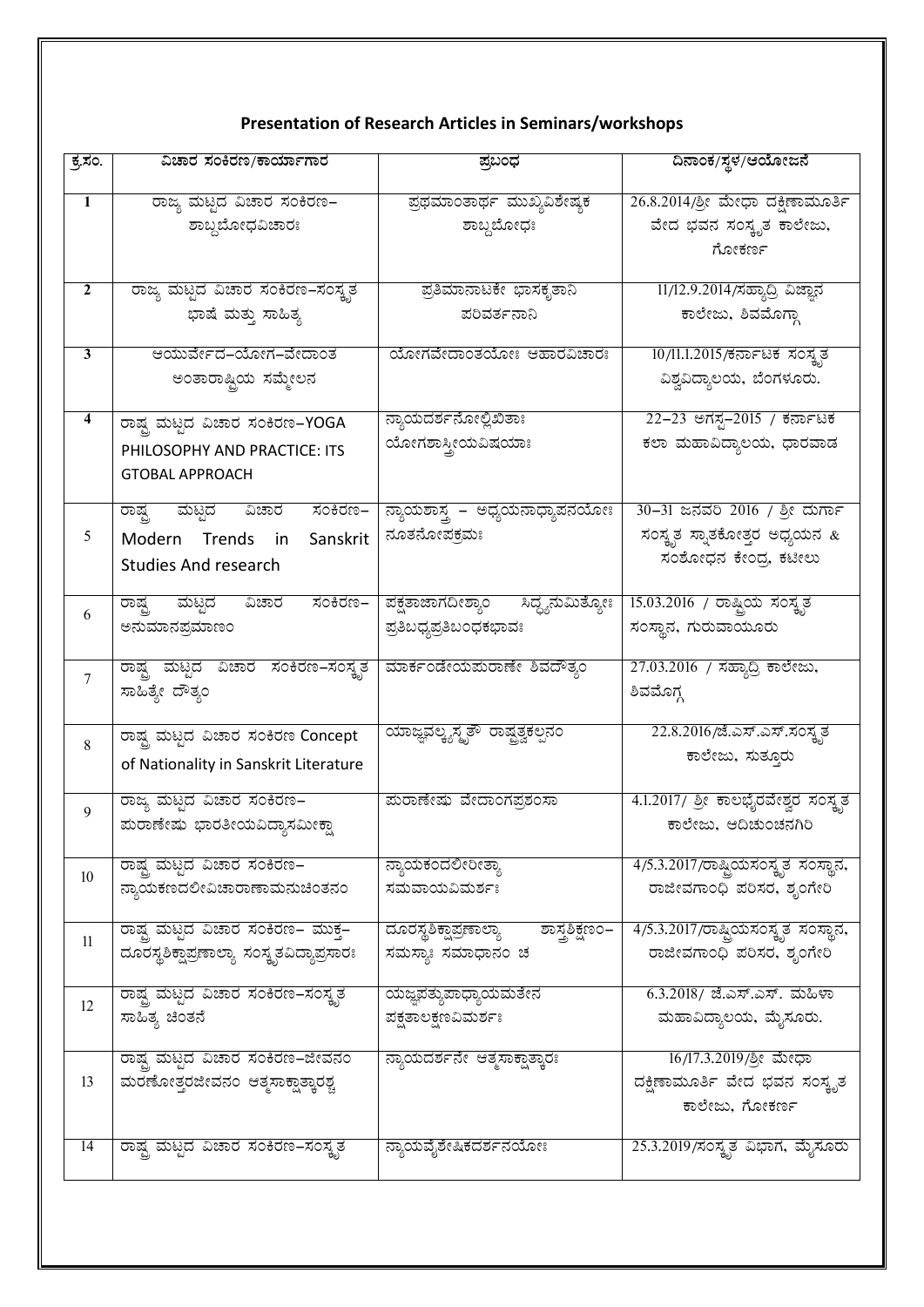|    | ಸಾಹಿತ್ಯೆ ಜಲವಿಚಾರಃ                      | ಜಲವಿಚಾರಃ                        | ವಿಶ್ವವಿದ್ಯಾಲಯ, ಮೈಸೂರು.          |
|----|----------------------------------------|---------------------------------|---------------------------------|
|    |                                        |                                 |                                 |
|    | National Conference on                 | Seed Processing and Sowing      | 28,29.12.2019/ University of    |
| 15 | Agricultural Science in Indian         | in Ancient Sanskrit Literature. | Agricultural and                |
|    | <b>Ancient Literature</b>              |                                 | Horticultural Sciences,         |
|    |                                        |                                 | Shivamogga-577204               |
| 16 | ರಾಷ್ಟ್ರಿಯ <mark>ಶಾಸ್ತಾರ್ಥಗೋಷ್ಠೀ</mark> | ಕಾಲಃ                            | 18.12.2020/ಕರ್ನಾಟಕ ಸಂಸ್ಥೃತ      |
|    |                                        |                                 | ವಿಶ್ವವಿದ್ಯಾಲಯ, ಬೆಂಗಳೂರು         |
|    |                                        |                                 |                                 |
| 17 | ರಾಷ್ಟ್ರ ಮಟ್ಟದ ವಿಚಾರ ಸಂಕಿರಣ–            | ಮಹಾಭಾರತೇ<br>ಕರ್ಮಣಃ              | 17/8 ಮಾರ್ಚ 2021, ಶ್ರೀ ಸಿದ್ಧಗಂಗಾ |
|    | ಶಾಸ್ತ್ರ ಪರ್ಶನಂ ಮಹಾಭಾರತಮ್               | ಮರಣಪ್ರಯೋಜಕತ್ವನಿರೂಪಣಮ್           | ಸಂಸ್ಥೃತ ಮಹಾವಿದ್ಯಾಲಯ, ತುಮಕೂರು    |
|    |                                        |                                 |                                 |

### **Publication**

| ಕ್ಕಸಂ.         | ಪ್ರಬಂಧ/ಮಸ್ತಕದ ಹೆಸರು                  | ಪ್ರಕಾಶನ                                      |
|----------------|--------------------------------------|----------------------------------------------|
|                |                                      |                                              |
| 1              | ನ್ಯಾಯಕಂದಲೀರೀತ್ಯಾ ಸಮವಾಯವಿಮರ್ಶಃ        | ರಾಷ್ಟಿಯಸಂಸ್ಕೃತ ಸಂಸ್ಥಾನ, ರಾಜೀವಗಾಂಧಿ ಪರಿಸರ,    |
|                |                                      | ಶೃಂಗೇರಿ ISBN 978-81-933259-7-1               |
| $\overline{2}$ | ಯಜ್ಞಪತ್ಯುಪಾಧ್ಯಾಯಮತೇನ                 | Journal of Veda Sanskrita Academy            |
|                | ಸಾಮಾನ್ಯಲಕ್ಷಣಾಪ್ರತ್ಯಾಸತ್ತಿಸಾಧನಂ       | ISSN 2250-1711 Vol: X                        |
| 3              | ಯಜ್ಞಪತ್ಯುಪಾಧ್ಯಾಯವಿರಚಿತಾಯಾಃ ಪ್ರಭಾಯಾಃ  | Journal of Veda Sanskrita Academy            |
|                | ವೈಶಿಷ್ಷ್ನಂ                           | ISSN 2250-1711 Vol: XI                       |
| 4              | ನ್ಯಾಯವೈಶೇಷಿಕದರ್ಶನಯೋಃ ಜಲವಿಚಾರಃ        | Dept. of Samskrit, University of Mysore      |
| 5              | ಯಜ್ಞಪತ್ತುಪಾಧ್ಯಾಯಮತೇನ ಸಾಮಾನ್ಯಾಭಾವಸ್ಯ  | Vid. Gangadhar Bhat Felicitation Committee   |
|                | ಅತಿರಿಕೃತ್ಞ ಸಾಧನಮ್                    |                                              |
| 6              | ನ್ಯಾಯವೈಶೇಷಿಕದರ್ಶನಯೋಃ ಪರ್ಯಾವರಣಸೃಷ್ಠಿ– | Dept. of Samskrit, University of Mysore      |
|                | ಸಂಹಾರನಿರೂಪಣಮ್                        |                                              |
| 7              | ಸ್ತೋಕಂ ಪಚತೀತ್ತಾದೌ ಅಭೇದಾನ್ರಯಬೋಧವಿಚಾರಃ | ಕರ್ನಾಟಕ ಸಂಸ್ಕೃತ ಕಾಲೇಜು ಬೋಧಕ ಮತ್ತು            |
|                |                                      | ಬೋಧಕೇತರರ ಸಂಘ(ರಿ)                             |
| 8              | ನ್ಯಾಯದರ್ಶನೇ ಆತ್ಮಸಾಕ್ಷಾತ್ಕಾರಃ         | ISBN 978-81-943769-0-3 ಶ್ರೀ ಮೇಧಾ             |
|                |                                      | ದಕ್ಷಿಣಾಮೂರ್ತಿ ವೇದ ಭವನ ಸಂಸ್ಕೃತ ಕಾಲೇಜು, ಗೋಕರ್ಣ |

## **Other Informations:**

- > Co-coordinator for State Level Seminar on "Shabdabodha" held on 26.8.2014, organized by Shri Medhadakshinamurty Vedabhavana Sanskrit College.
- > Coordinated National Seminar on 'Life, Life after Death and Realization' held on 16&17.3.2019, organized by Shri Medhadakshinamurty Vedabhavana Sanskrit College, Gokarna.
- > Jointly Edited the book 'Vimuktih', Published by Shri Medhadakshinamurty Vedabhavana Sanskrit College, Gokarna.
- $\triangleright$  Delivered lectures on many topics in functions organized by various institutions.